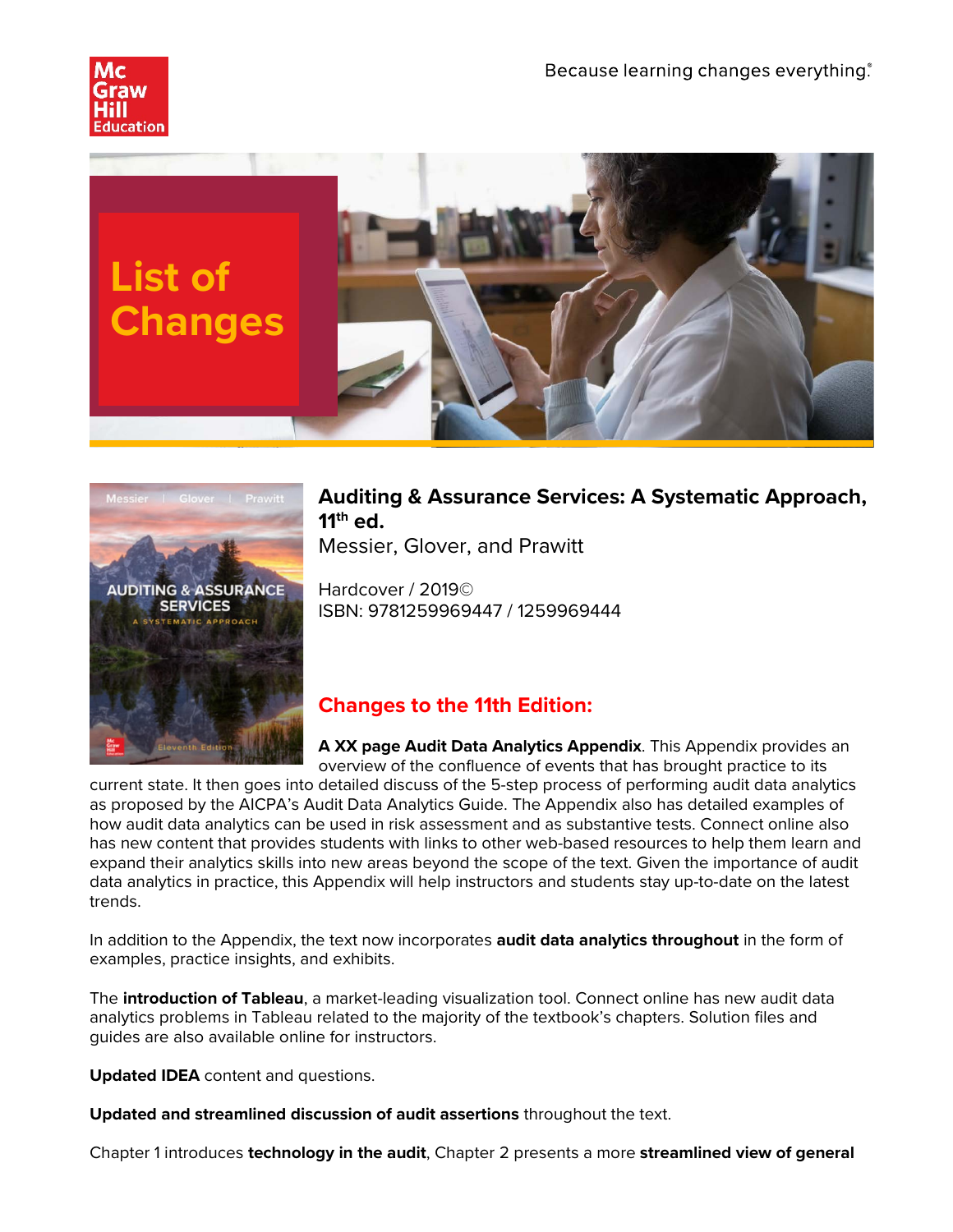**audit standards**, Chapter 10 reflects the **new revenue accounting standard**, Chapter 14 reflects the **new lease accounting standard**, and Chapter 18 reflects the **new PCAOB audit report with critical audit matters**.

**Updated practice insights** throughout the text that help students stay current.

**Earthwear financial statements** now reflect **new lease standards**.

# **Chapter by Chapter Changes**

# **Chapter 1**

- Introduction to the emerging audit technologies that are changing the financial statement audit in exciting ways, including audit data analytics, and a preview of the new audit data analytics material and resources that will be incorporated into the book and online.
- New, easier-to-understand framework of management assertions, which uses the two categories of balance- and transaction-related assertions, by incorporating the previous third category of presentation and disclosure-related assertions into the assertions relating to balances and transactions. The new framework is based on new ASB standards but is logically consistent with PCAOB, AICPA, and IAASB standards.
- Incorporates new PCAOB audit report format, which places the opinion first, includes a "Basis for Opinion" section, and addresses Critical Audit Matters (CAMs).

# **Chapter 2**

- Updated coverage of recent changes to the format and nature of the CPA exam, including that the CPA exam now focuses on four separate skill levels to combine the knowledge and tasks required in the context of the work of a newly licensed CPA—remembering and understanding, application, analysis, and evaluation.
- Updated discussion of the role of risk in the business model presented in the chapter to be consistent with COSO's new Enterprise Risk Management Framework.
- Introduction to and explanation of the PCAOB's codification of Auditing Standards.
- Simpler, more streamlined focus on the AICPA's *Principles Underlying an Audit of Financial Statements* allowed by the PCAOB's rescinding of the "10 Generally Accepted Auditing Standards."

## **Chapter 3**

- New and updated practice insights and exhibits
- Updated discussion of client acceptance
- Updated discussion of consideration of laws and regulations

- New and updated practice insights and exhibits
- Early incorporation of data analytics when discussing types of audit procedures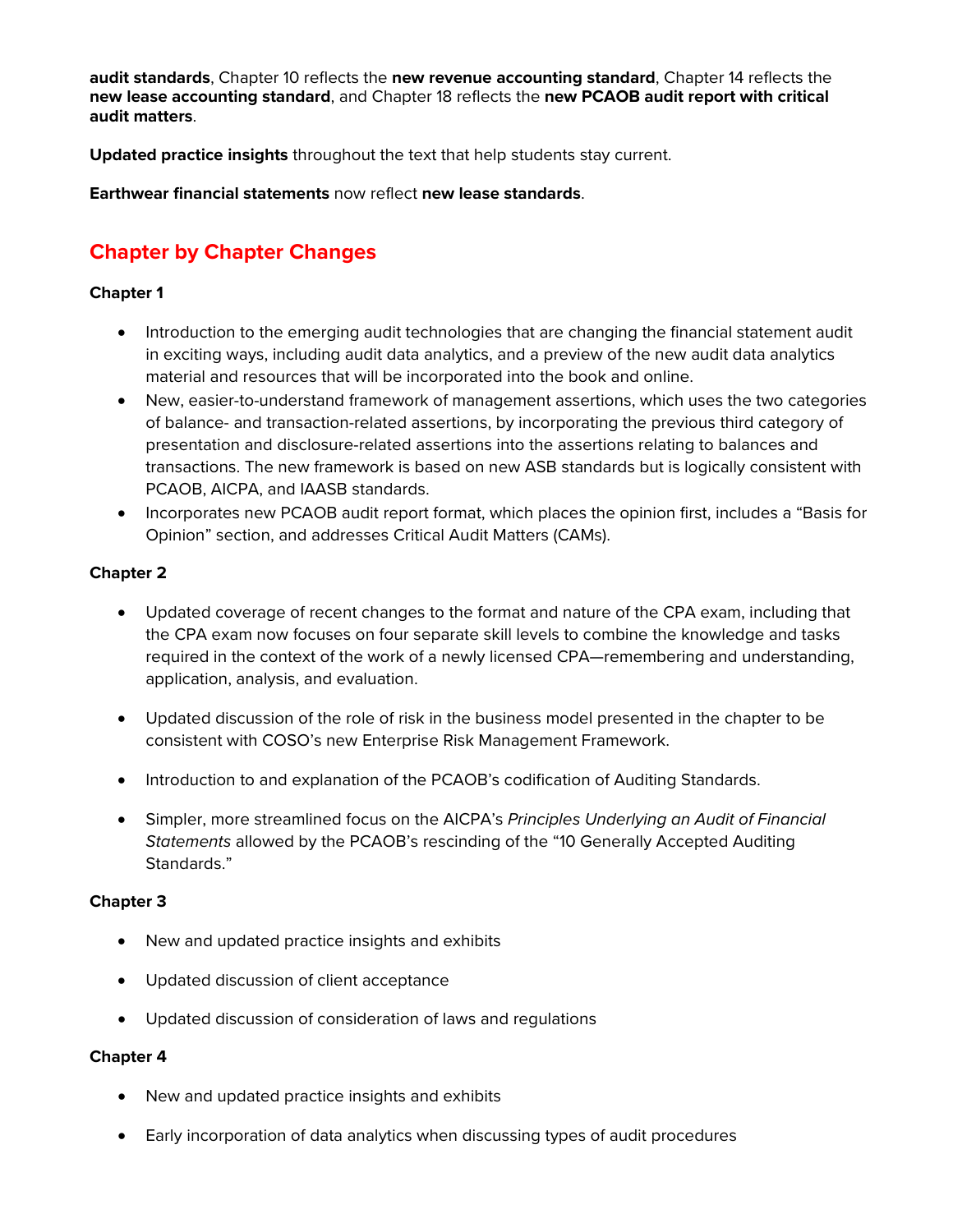# **Chapter 5**

- New organization and discussion of audit assertions, especially in reference to presentation and disclosure
- Discussion of audit data analytics in conjunction with substantive analytical procedures both in the body of the chapter and in Advanced Module 1
- Revised end-of-chapter questions

## **Chapter 6**

- New and updated practice insights and exhibits
- Updated discussion of the IT environment in Advanced Module 1
- Updates to flowcharting techniques in Advanced Module 2

## **Chapter 7**

- New and updated practice insights and exhibits
- Revised audit report on ICFR based on new PCAOB auditing standard
- Updated discussion of Service Organizations in Advanced Module 1
- Updated discussion of Computer-Assisted Auditing Techniques in Advanced Module 2 to incorporate audit data analytics and reference the new Appendix.
- Revised end-of-chapter questions

## **Chapter 8 and 9**

- Considers how audit data analytics will affect auditors' use of sampling
- New references to academic research on the use of sampling
- Updated screenshots from new version of IDEA
- Clarification of existing examples

## **Chapter 10**

- Integration of new revenue standard throughout the chapter, including a high-level overview of the standard itself
- New and updated practice insights and exhibits
- Revised end-of-chapter questions

- New and updated practice insights and exhibits
- Updates to module on auditing the tax provision based on the effect of new tax laws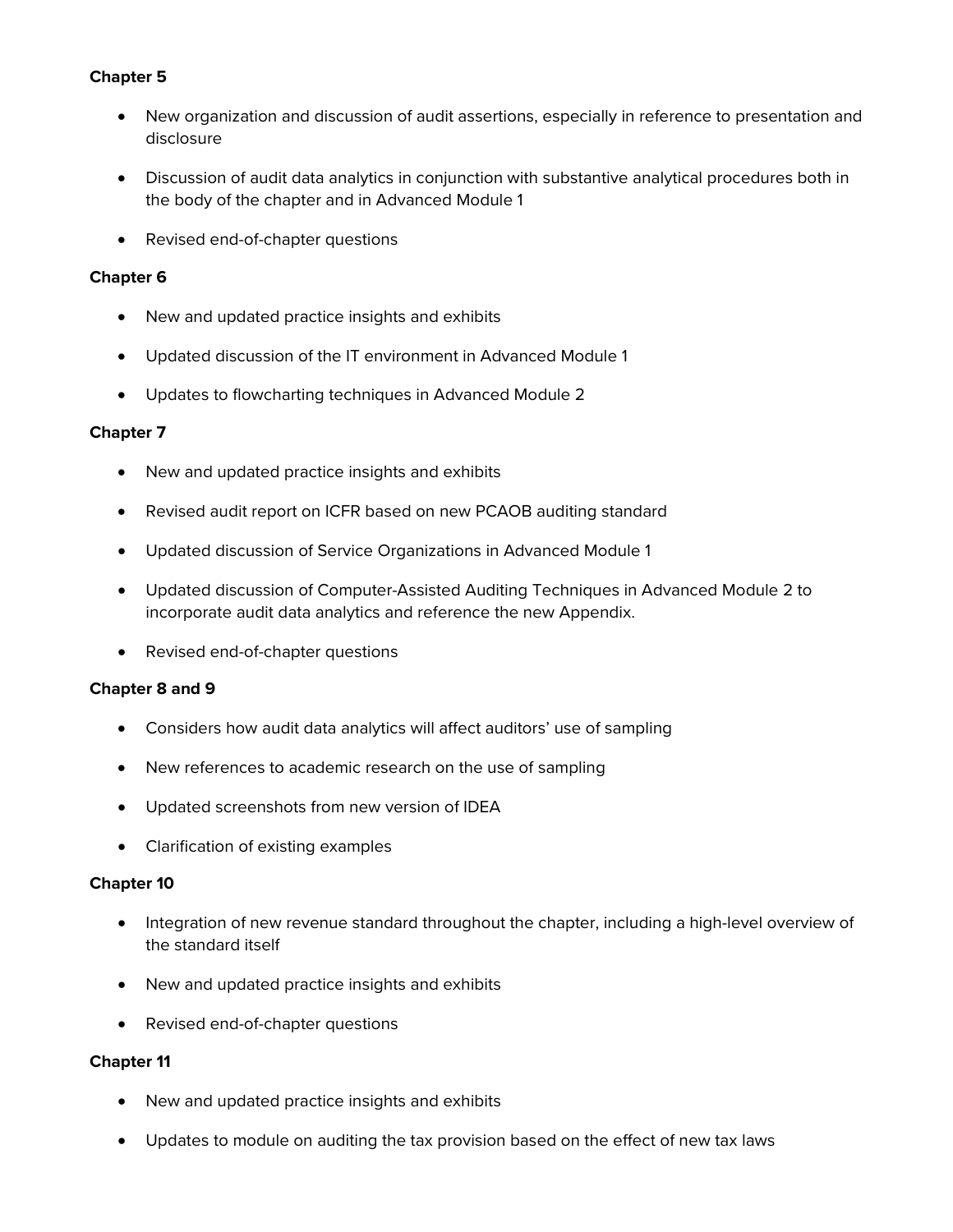# **Chapter 12**

- Updated terminology to reflect changes in HR practices
- New and updated practice insights and exhibits
- New references to academic research on stock option compensation
- Revised end-of-chapter questions

## **Chapter 13**

• New and updated practice insights and exhibits

# **Chapter 14**

- Updated discussion of impairment testing
- New and updated practice insights and exhibits
- Incorporation of new lease standards, including PP&E lead schedule and roll-forward disclosing new "right-to-use" operating lease assets

# **Chapter 15**

- New discussion on how new lease standards affect debt ratios and the potential impact on debt covenants
- New discussion on changes in practice regarding detail testing of revenue
- Revised end-of-chapter questions

## **Chapter 16**

- Reference to U.S. and international standard setting activities regarding the audit of fair value measures
- New and updated practice insights and exhibits

- New references to Audit Data Analytics in the context of how they can be used in finalizing the audit.
- Added emphasis on the role of auditee policies and procedures over their accounting for such things as contingencies, commitments, and subsequent events as part of their internal control over financial reporting.
- Incorporation of FASB accounting standard relating to the requirement for companies to evaluate their own going-concern status and new AICPA ASB auditing standard guiding auditors in assessing the entity's going-concern self-assessment and in making an independent assessment.